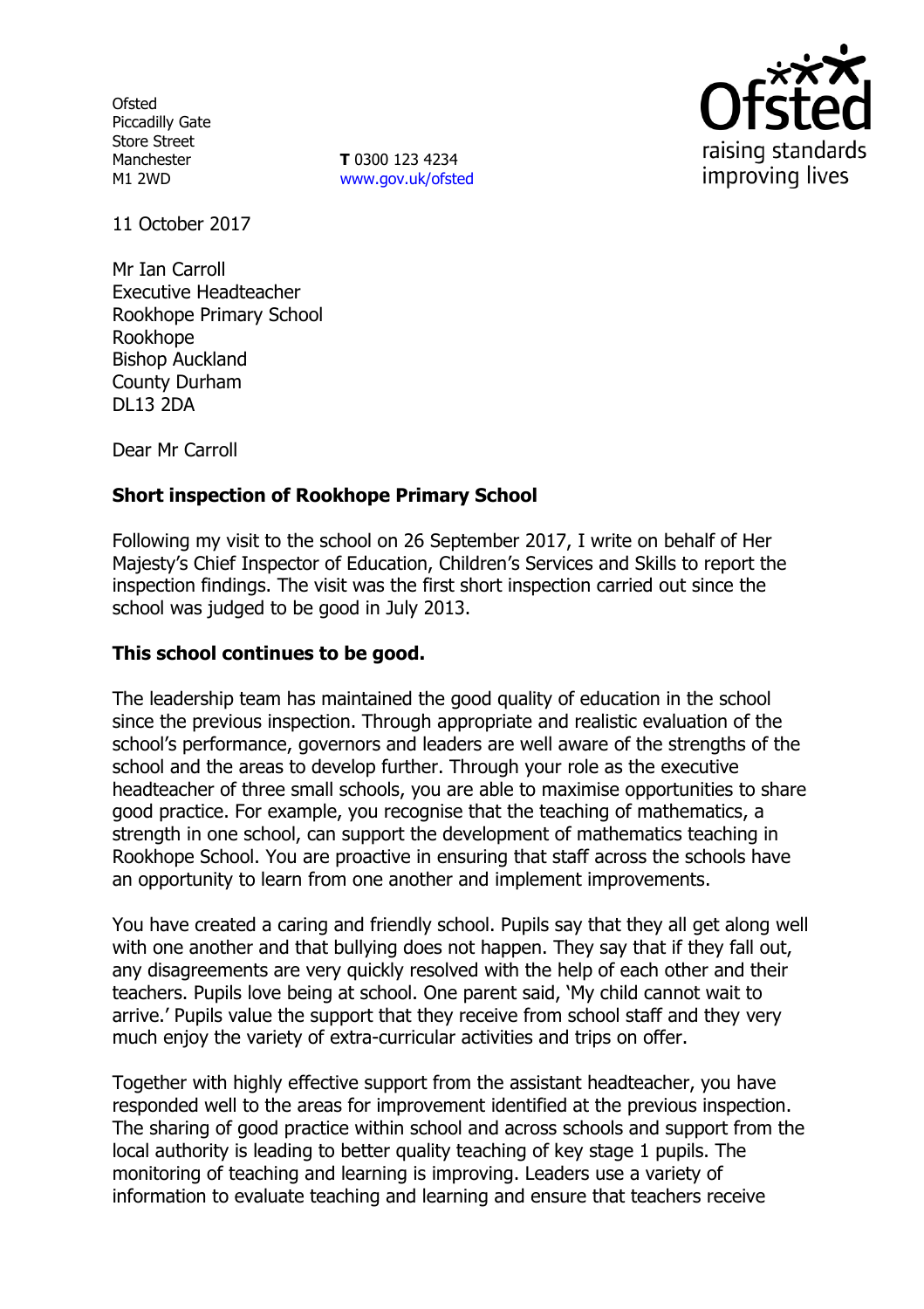

appropriate feedback to improve their practice. Leaders have made some progress in improving opportunities for pupils' extended writing across the curriculum, although, due to some absence among the leadership team, you recognise that this is an area to continue developing.

During this inspection, we identified some areas to continue to improve. These include ensuring that pupils who have low prior attainment make better progress and that you continue to improve the provision for children in early years. These are areas that you had already identified and begun to improve.

## **Safeguarding is effective.**

Leaders have ensured that safeguarding is fit for purpose and staff receive appropriate training to keep pupils safe. Staff and governors have completed child protection training and 'Prevent' duty training, which ensures that staff have a good awareness of warning signs that may indicate that pupils need help. Appropriate risk assessments are in place to keep pupils safe in school and on school trips. Staff work effectively with external agencies should the need arise, and keep high-quality records of any concerns and actions taken.

Pupils' behaviour is exemplary and attendance is excellent, which reflects pupils' love of the school and the excellent relationships among staff, pupils and parents and carers. The school has appropriate systems in place to check on pupils' absence. Leaders are meticulous in working with the local authority and other schools if pupils transfer to or from another school in-year, ensuring that pupils are safe and in education.

Pupils have a good knowledge of how to keep themselves safe in their community, for example when crossing roads and around water. Pupils are able to talk confidently about how to manage risks associated with being online.

During the inspection, leaders identified and responded to minor errors on the single central record of checks made on adults who work at the school. Leaders also ensured that the latest version of the child protection policy was available to parents and updated on the school website.

# **Inspection findings**

- Overall, current pupils are making good progress from their starting points. The number of pupils in the school is too few to make meaningful comparisons with national performance information. Pupils' work, over time, demonstrates that they make good progress in mathematics, reading and writing and across the wider curriculum. However, over time, pupils who had lower starting points did not make as much progress as their peers. Leaders are implementing appropriate action plans to address this.
- Most pupils are making good progress in reading because you are helping them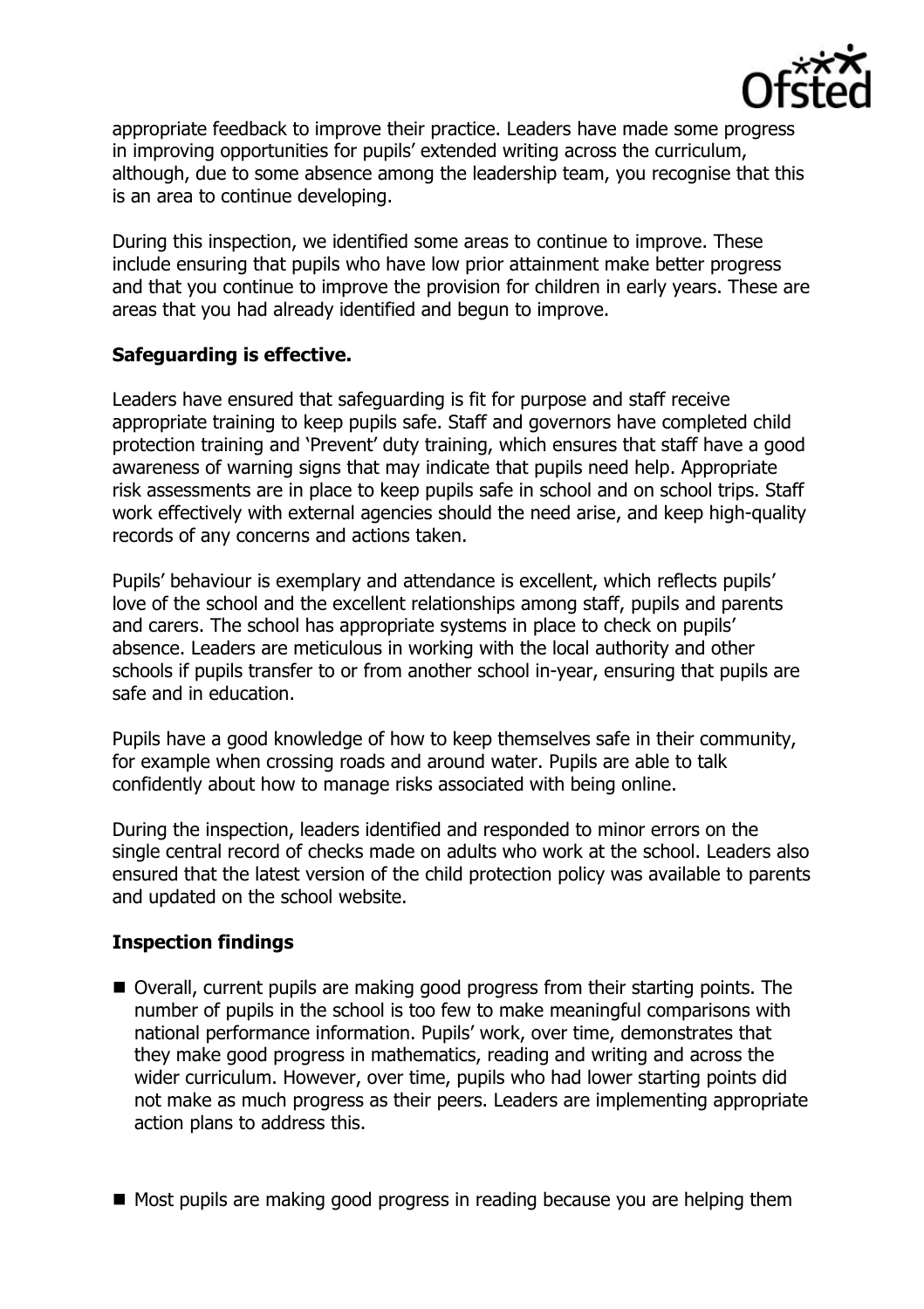

to develop a love of reading. Pupils read every day and describe with enthusiasm the books that they read. Pupils demonstrated their skills in reading unfamiliar words through effective decoding strategies. When they did not understand a word, they were able to describe how they would find out the meaning, for example, by using a dictionary or reading the sentence again and trying to work it out.

- $\blacksquare$  Progress in writing is improving because teachers are providing pupils with more opportunities for extended writing in English, history and religious education. Alongside the additional focus on spelling, the quality of pupils' written work is improving. We agreed, however, that there is further opportunity to develop writing across other curriculum areas.
- The school receives a small amount of additional funding for disadvantaged pupils and pupils who have special educational needs and/or disabilities. Leaders have carefully considered how to spend this money to have the maximum influence on pupils' progress. For some initiatives, such as the employment of an additional teaching assistant, it is too soon to see the effect. For other initiatives, such as purchasing resources to support and improve pupils' spelling, it is clear that spelling is improving.
- Leaders use the additional funding for physical education and sport well. Pupils develop skills in, and teachers develop their teaching of, a range of different sports. Pupils try sports such as trampolining and archery and take part in adventurous activities such as climbing and abseiling, which supports their social development, healthy lifestyles and risk awareness.
- Assessments take place regularly and leaders and teachers are using these to plan learning carefully to meet the needs of the majority of learners. Leaders ensure that the checking of assessments is thorough and takes place across the three schools overseen by the executive headteacher, the local cluster of schools and with the local authority. However, we agreed that more careful planning to meet the needs of low-prior-attaining pupils and children in early years would lead to more rapid progress.
- $\blacksquare$  Pupils who need additional support receive appropriate help from the teaching assistant and teachers. Pupils are able to work independently on tasks while teachers help or further challenge other pupils. Pupils who have special educational needs and/or disabilities receive good support, and since joining the school are making good progress.
- Through a carefully planned, thematic curriculum, leaders ensure that pupils' personal, social, health and economic education, alongside education about British values, is weaved throughout the curriculum. For example, in religious education, pupils learn about different faiths and cultures, and in topic lessons, they learn about democracy and laws. Pupils could talk about and give their opinions on equality issues relating to school uniform, recently covered by the national press. Leaders supplement the taught curriculum with a regular programme of assemblies, extra-curricular activities, visitors and visits to different places of worship, as well as participation in a 'flamenco day' to ensure that pupils relate their learning to real life beyond their community.

## **Next steps for the school**